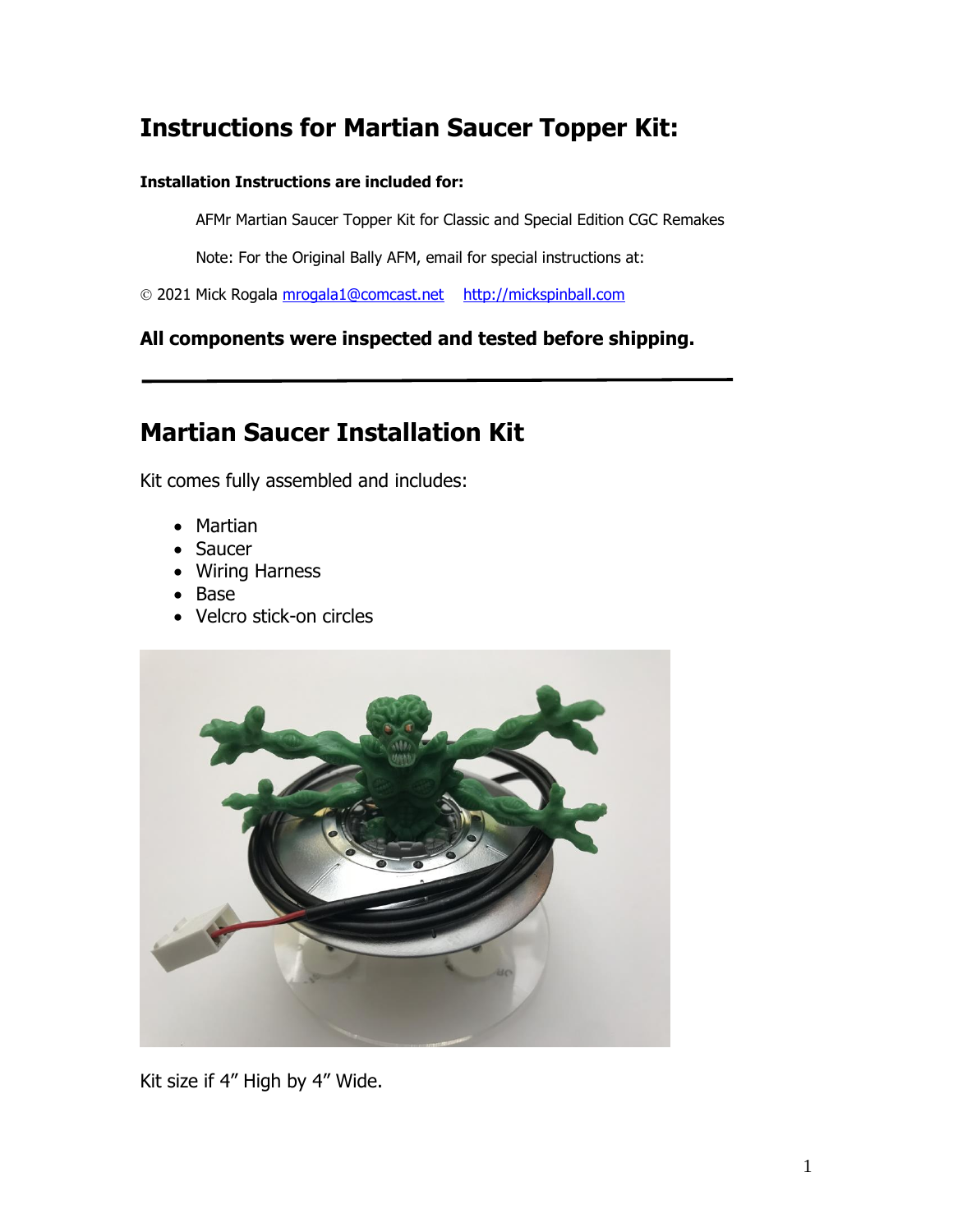## **INSTRUCTIONS**

- 1. Shut power off on AFM Pinball machine.
- 2. Remove back glass and rest on cabinet.
- 3. Lift and remove plastic hole cover from top of back cabinet.



4. Insert wiring harness into back cabinet through hole on top of back cabinet.



5. Clean top of Back Cabinet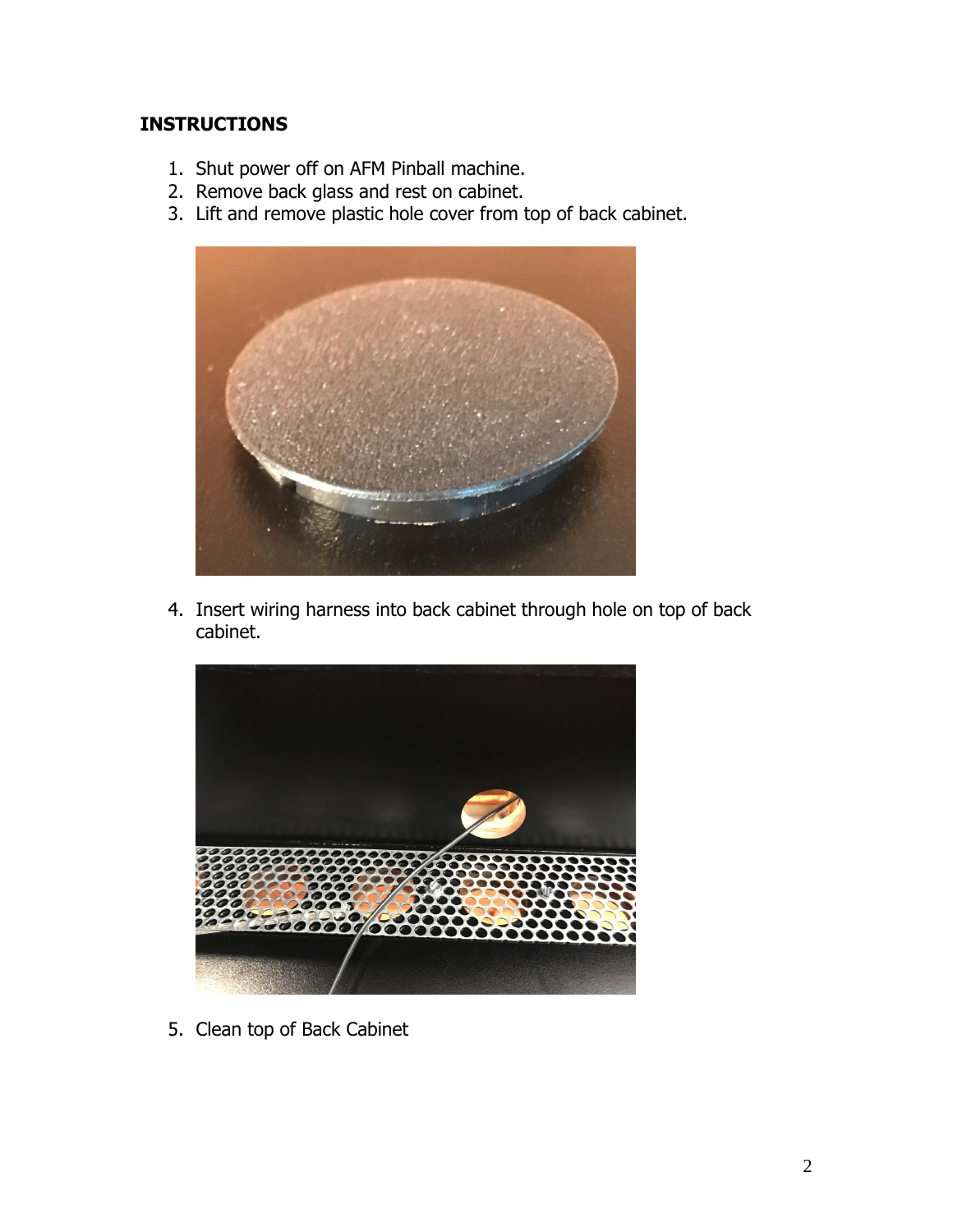6. Peel plastic cover from each of 3 Velcro fasteners attached to bottom of Martian Saucer base.



7. Plug Molex connector into left 3 positions of J109 socket, ensuring that the **Red** wire goes to Pin number one. The J109 socket is located at the bottom left of the solenoid power circuit board in the Back Cabinet.



- 8. Tuck excess wiring into existing wiring harness as shown above.
- 9. Re-attach back glass.
- 10.Done, enjoy!